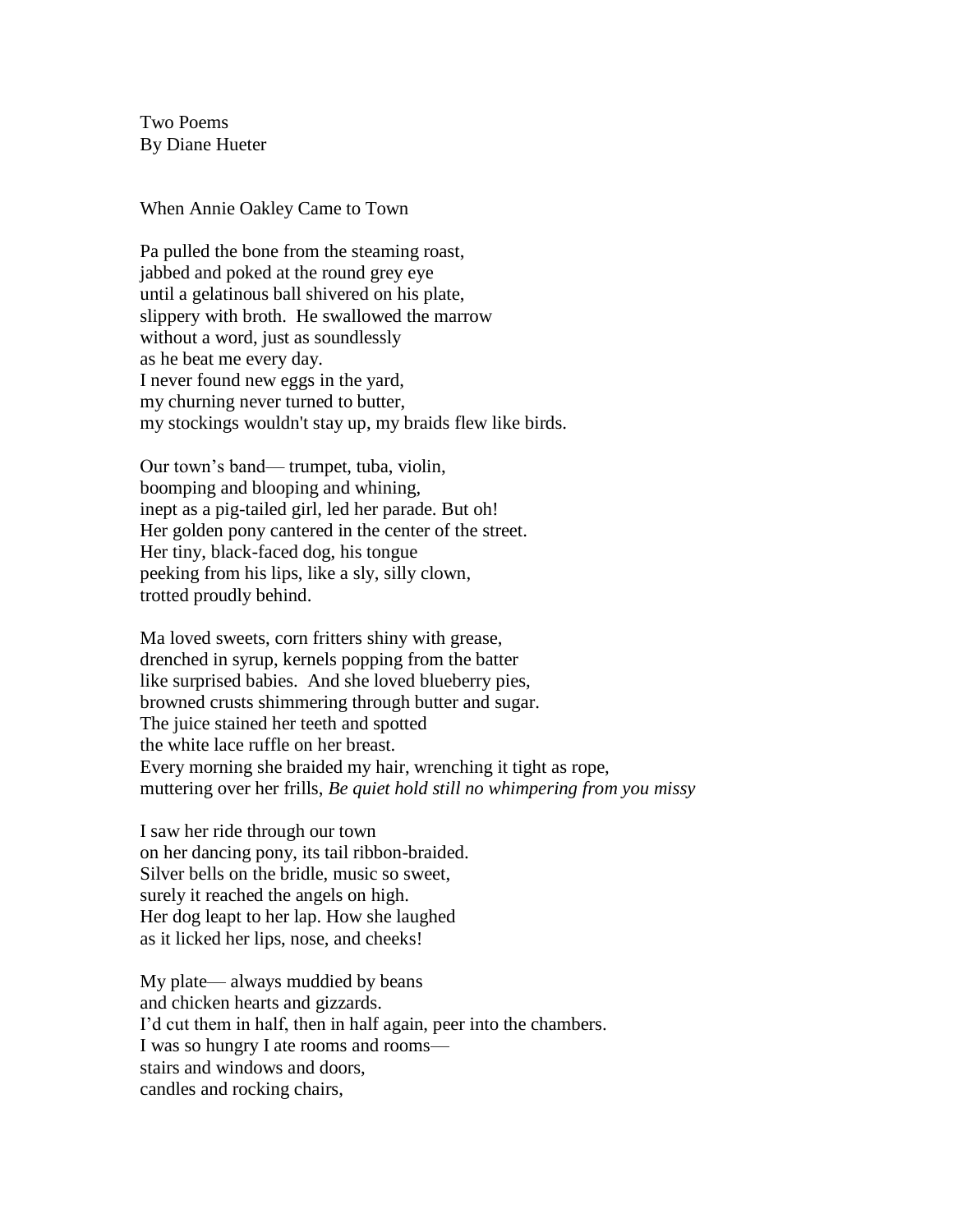quilts and guitars, ribbons and radios, pianos and chamber pots and dolls. I hid inside with my eyes behind my fingers.

When Annie Oakley came to town, to my town, she waved to my family, to my neighbors, to the store, the jail, and the school, to the dogs and cats, the horses and cows, to everyone and everything, finding somehow even the empty shadow that stood beside them.

Between my fingers I see the fringe from her glove flows, wheat in the wind, the beads on her vest shine like cherries.

Before the sun sets, for her last act, to the amazement of almost all, she aims her rifle, shoots a sweet red apple right off her wee dog's head. Anyone can see he loves her and he is not afraid.

Two Women Talking on a Winter Morning

A pearl grey car stalled catty wampus in the street.

The policeman cruising by waits to see if it can get going again,

while the snow-crusted school bus lets down the handicap track for two coatless boys in wheelchairs.

I'm sitting this one out—trapped in my driveway, morning coffee steams the inside of my windshield.

I run the wipers with fluid, scraping off last night's runnels

of bird droppings. I love the birds, even the black